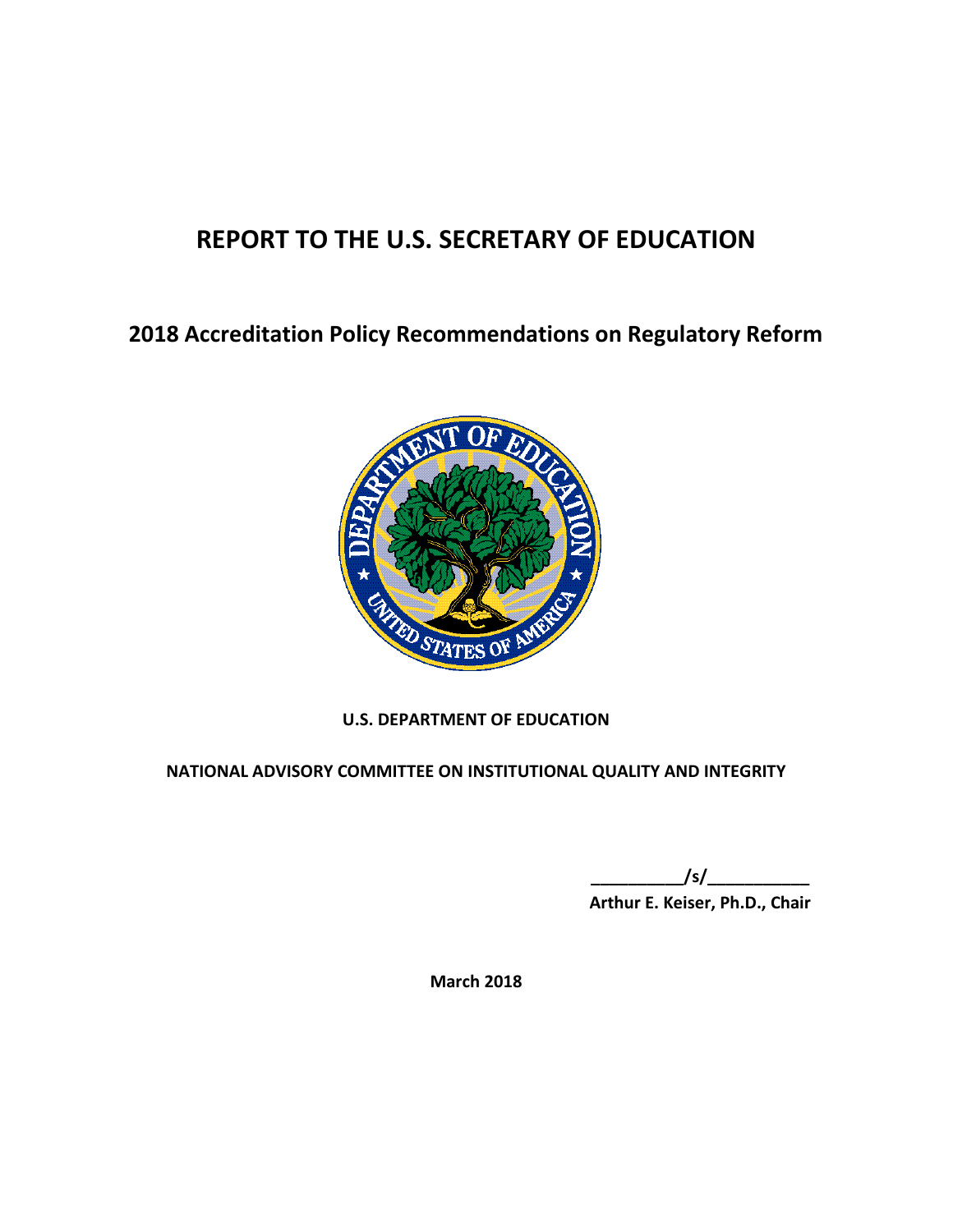# **TABLE OF CONTENTS**

| <b>Regulatory Relief:</b>                                       |
|-----------------------------------------------------------------|
| <b>Comprehensive Implementation of a Risk-Informed Approach</b> |
|                                                                 |
|                                                                 |
| <b>Specific Statutory</b>                                       |
|                                                                 |
|                                                                 |
|                                                                 |
|                                                                 |
|                                                                 |
|                                                                 |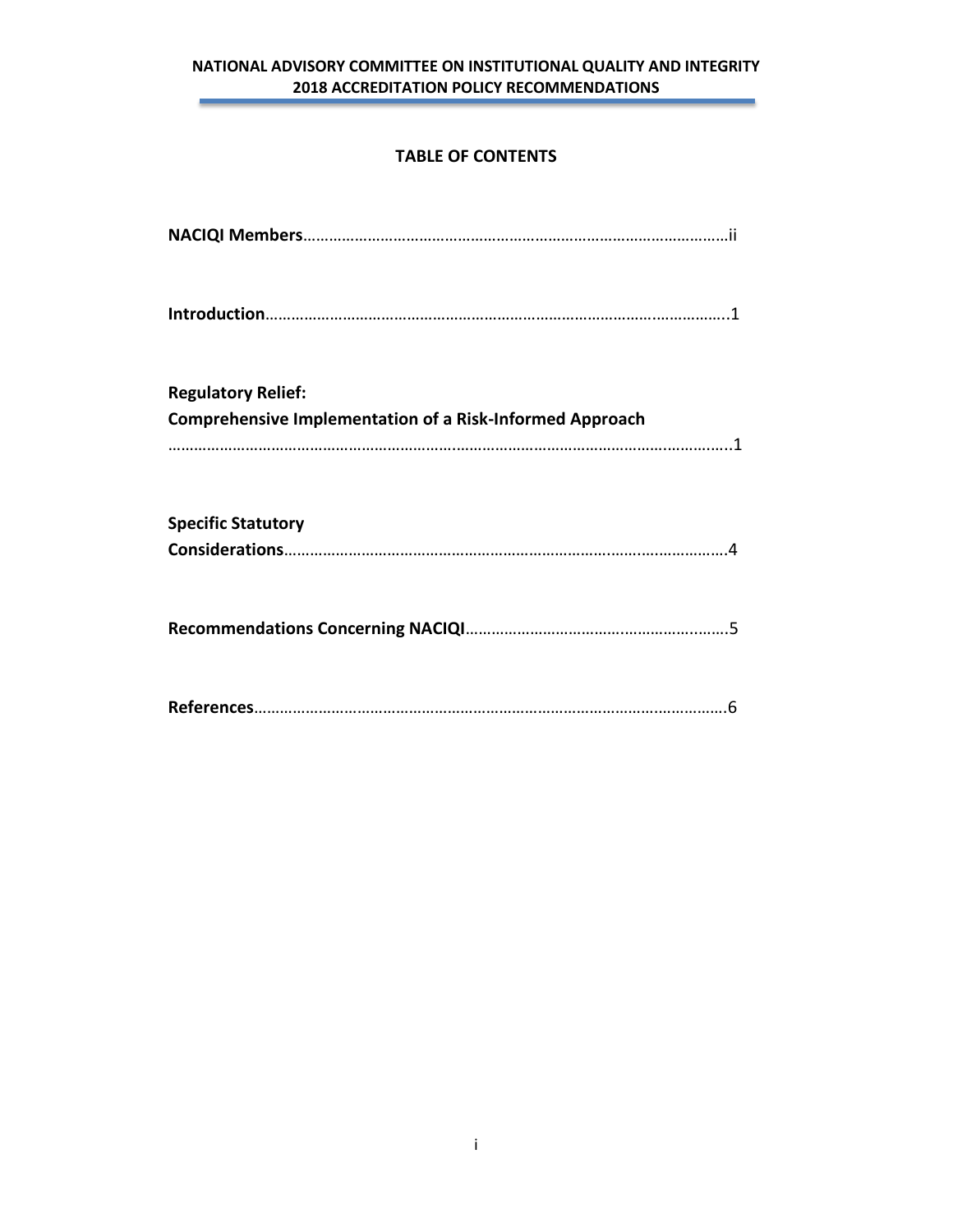# **NACIQI MEMBERS**\*

**Arthur E. Keiser, Ph.D., Chairman (H-R)** Chancellor, Keiser University Fort Lauderdale, FL

**Frank H. Wu, J.D., Vice Chair (ED)** Distinguished Professor, University of California Hastings College of Law San Francisco, CA

## **Kathleen Sullivan Alioto, Ed.D. (H-D)**

Strategic Advisor, Fundraiser, and Consultant New York, NY, San Francisco, CA, Boston, MA

#### **Simon Boehme-Student Member (ED)**

Founder, JoinMagnify.com San Francisco, CA

#### **Jill Derby, Ph.D. (S-D)**

Senior Consultant, Association of Governing Boards of Universities and Colleges Gardnerville, NV

#### **Roberta "Bobbie" L. Derlin, Ph.D. (ED)**

Associate Provost Emeritus, New Mexico State University Albuquerque, NM

#### **John Etchemendy, Ph.D. (ED)**

Provost Emeritus, Stanford University Stanford, CA

#### **George T. French, Jr., Ph.D. (H-D)**

President, Miles College Fairfield, AL

#### **Brian W. Jones, J.D. (H-R)**

President, Strayer University Washington, D.C.

 $\overline{\phantom{a}}$ 

<sup>\*</sup> The Committee is composed of 18 members of which six are appointed by the Secretary of Education (ED); six are appointed by the Speaker of the House of Representatives (H); and six are appointed by the President Pro tempore of the U.S. Senate (S). The appointing authority of each member is noted.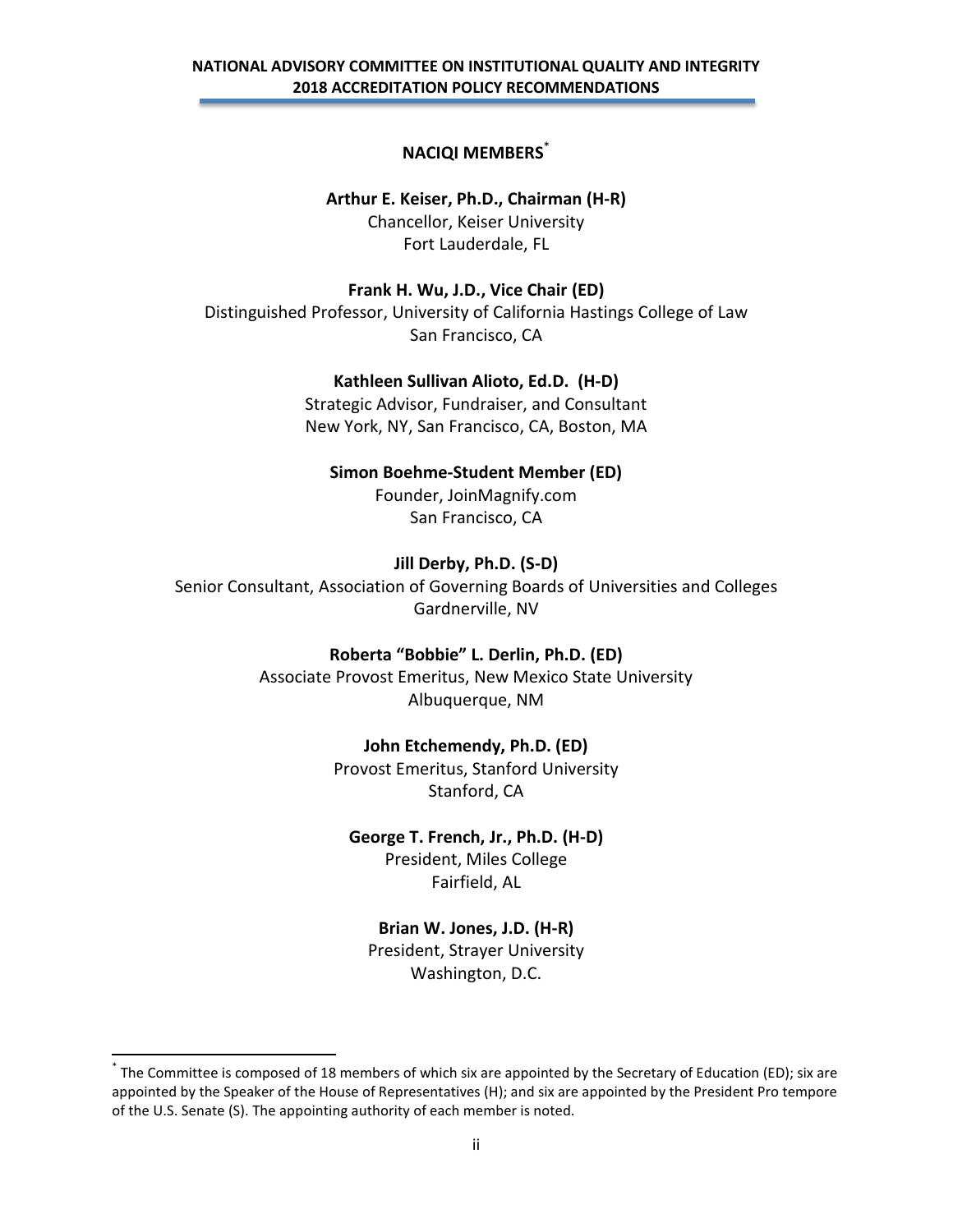**Paul J. LeBlanc, Ph.D. (S-D)** President, Southern New Hampshire University Manchester, NH

**Anne D. Neal, J.D. (S-R)** President, The Garden Club of America Washington, DC

> **Richard F. O'Donnell (S-R)** Founder and CEO, Skills Fund

> > Austin, TX

**Susan D. Phillips, Ph.D. (ED)** Professor, University at Albany/SUNY

Albany, NY

## **Claude O. Pressnell, Jr., Ed.D., (S-R)**

President, Tennessee Independent Colleges and Universities Association Franklin, TN

#### **Arthur J. Rothkopf, J.D. (H-R)**

President Emeritus, Lafayette College Washington, DC

#### **Steven VanAusdle, Ph.D. (S-D)**

President Emeritus, Walla Walla Community College Walla Walla, WA

## **Ralph Wolff, J.D. (H-D)**

President, The Quality Assurance Commons for Higher and Postsecondary Education Oakland, CA

#### **Federico Zaragoza, Ph.D. (ED)**

Vice-Chancellor for Economic and Workforce Development, Alamo Colleges San Antonio, TX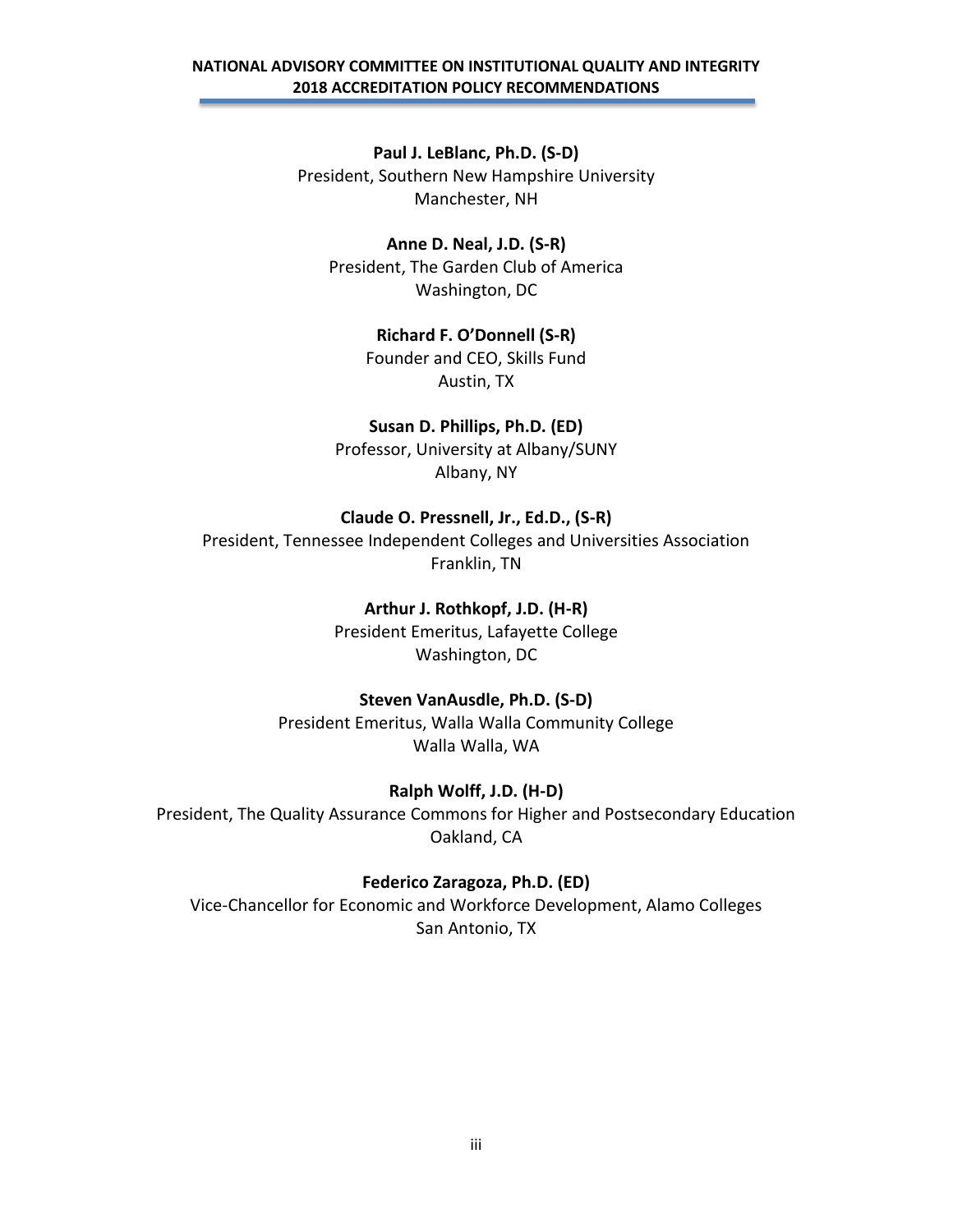# **INTRODUCTION**

In February 2017, President Donald Trump issued Executive Order 13777, "Enforcing the Regulatory Reform Agenda;" a broad-based order to examine unnecessary regulations throughout the U.S. Government. On June 22, 2017, Secretary Betsy DeVos put out a call for public comment seeking input on regulations that may be appropriate for repeal, replacement, or modification. During the June 2017 NACIQI meeting, Chairman Art Keiser responded to the Secretary's call by forming a subcommittee to draft recommendations for review by the Committee for adoption, approval, and submission to the U.S. Secretary of Education related to regulatory relief in the accreditation space.

The subcommittee adopted the following working purpose statement:

*The purpose of the subcommittee is to develop recommendations for NACIQI to provide advice to Secretary DeVos on an approach to accreditation that can promote innovation and reduce unnecessary regulatory burden, while ensuring quality and accountability.* 

The subcommittee held several teleconference meetings throughout late summer and fall. The recommendations are broken down into three general areas. The first seeks regulatory relief in the form of process changes within the current statutory framework. The second suggests specific statutory changes in light of an ever-changing higher education environment. The third is a recommendation related to the work of NACIQI and how it might better focus its work with accreditors.

# **REGULATORY RELIEF: COMPREHENSIVE IMPLEMENTATION OF A RISK-INFORMED APPROACH**

In 2013 a group of four bi-partisan US Senators appointed a Task Force of higher education officials to examine federal regulations which apply to higher education and to provide recommendations for change. The American Council on Education provided staff support for the Task Force. In 2015 the Council published its final report entitled, "Recalibrating Regulation of Colleges and Universities: Report of the Task Force on Federal Regulation of Higher Education" (*Task Force*). The *Task Force* submitted a recommendation related to accreditation which states, "*Provide unequivocal authority to accreditors for "Differentiated Review*." The goal of this recommendation is to reduce the regulatory burden on institutions with "*a record of stability and successful performance*," (*Task Force*, #39, p.55).

More recently, in April 22, 2016, the then Under Secretary of Education Ted Mitchell, sent a letter to accrediting agencies encouraging the creation of differentiated reviews. Since then, minimal action has occurred. The summary of Mitchell's letter states: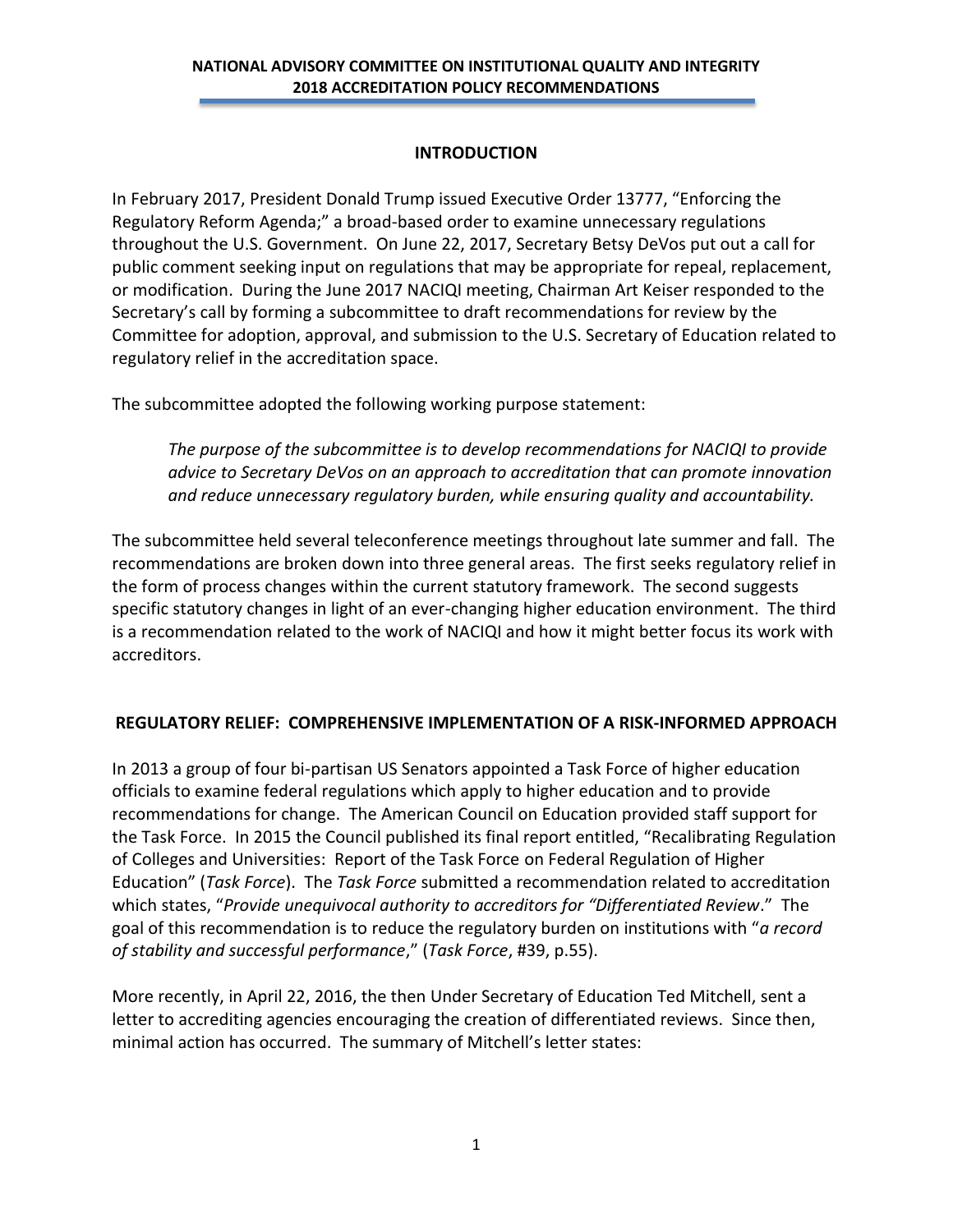*This letter provides clarification for federally recognized accrediting agencies on the flexibility that they have in differentiating their reviews of institutions and programs, and encourages use of that flexibility to focus monitoring and resources on student achievement and problematic institutions or programs.*

The Committee continues to see an opportunity to create efficiency and regulatory relief in a risk-informed approach to accreditation that would free up time and resources of accrediting agencies and the Department to focus on institutions that pose the greatest quality concerns. The current statutory requirements, however, make implementing a risk-informed review framework nearly impossible.

# *The Committee recommends that the Secretary request enabling legislative language be drafted which allows accreditors to create and implement risk-informed reviews.*

This recommendation echoes a previous NACIQI report entitled, "2015 Accreditation Policy Recommendations" (*2015 Report*) which addressed the issue of deregulation and expedited review. **The Committee would like to reaffirm the following recommendation and request that legislative language be drafted to accomplish the following:**

# *Grant accrediting agencies greater authority to develop standards tailored to institutional mission; to create different substantive tiers of accreditation; and to use different processes for different types of institutions, including expedited processes. (2015 Report, #5, p.6)*

The goal of this framework is to lessen the reporting and documentation burden of campuses that perform well on key student success measures and widely recognized benchmarks within their institutional/program type and region and have a history of quality program reviews. In those cases, the compliance reporting burden should be reduced for high-performing community colleges, four-year colleges and universities, thus allowing them to focus on more strategic and specific areas of institutional improvement. We see this recommendation applying equally to programmatic and specialized accreditors.

This approach, as well, will also allow accrediting agencies to focus more attention on struggling institutions with the goal of moving them toward high-performance or seeking studentprotection strategies for failing institutions.

There has been forward movement on this approach by some of the regional accrediting bodies. The Western Association of Schools and Colleges Senior College and University Commission's "Thematic Pathway for Reaffirmation" and the Higher Learning Commission's "Open Pathway" reviews serve as emerging examples with promise.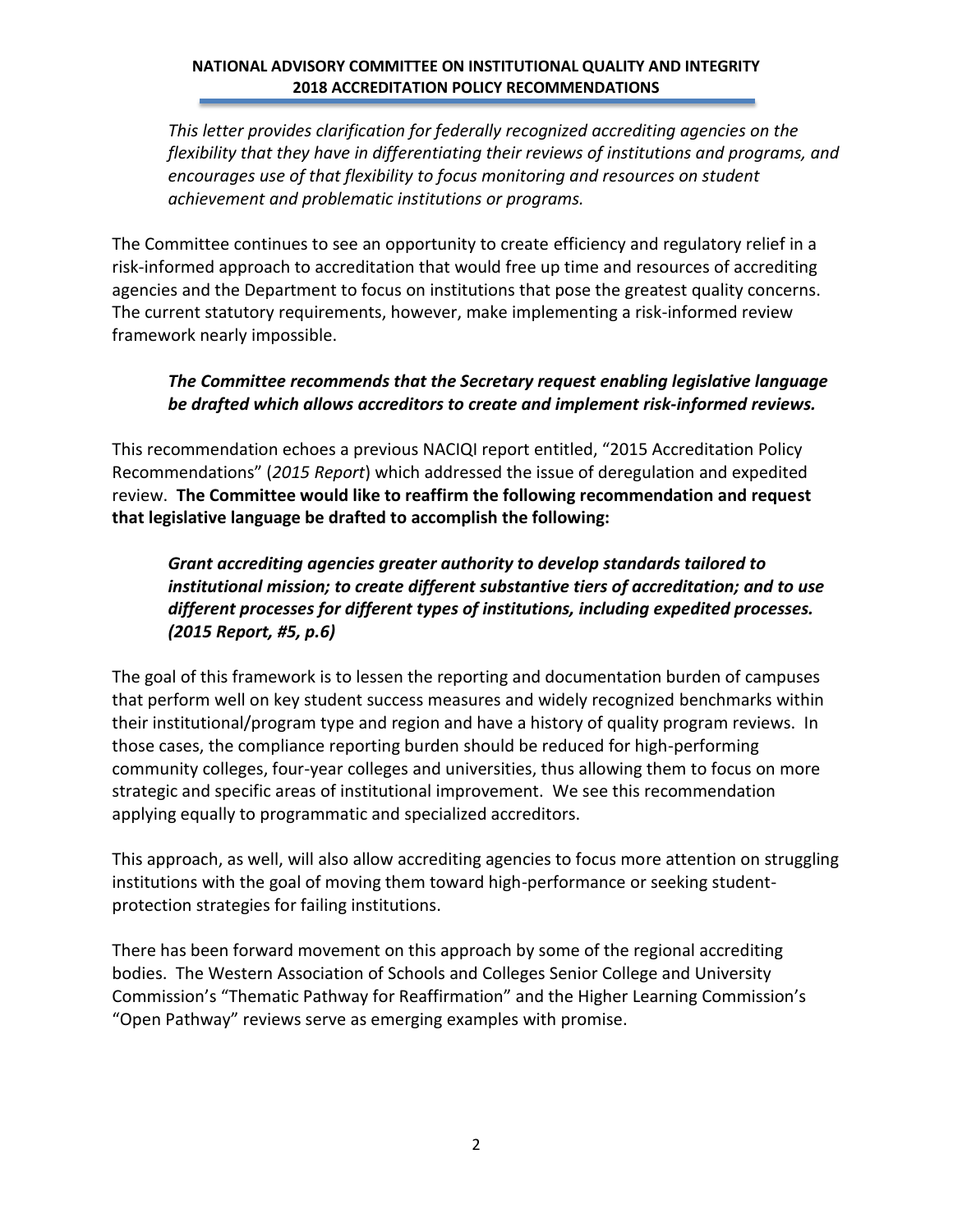To help stimulate action toward this end, the Committee puts forth the following characteristics of a risk-informed approach for consideration and discussion by all institutional and programmatic accreditors.

Accrediting agencies should clearly define eligibility requirements for risk-informed processes and should be based largely on student success and financial stability measures. Consideration should be given to tiering the eligibility requirements according to institutional type and mission which would provide institutions and programs of all types and missions with the potential of qualifying for the risk-informed approach.

Accreditors would want to determine the fundamental eligibility criterion. For instance, they may want to take into account a previous reaffirmation status. Those campuses reaffirmed without conditions and no subsequent concerning indicators may be considered eligible to apply for a risk-informed review. Institutions reaffirmed with significant recommendations or sanctions would most likely not be eligible for a risk-informed review process, however, accreditors may wish to develop an appeal for inclusion.

Accreditors may consider collecting annual and mid-cycle review data from institutions to determine whether any red flags arise which would constitute an accreditor's immediate inquiry. Data collected for these reporting cycles could heavily rely on existing data sets, thus keeping to a minimum the institutional reporting burden. Such data sets may include IPEDS, National Student Clearinghouse, the College Scorecard and others.

It seems reasonable that two key areas of data collection may need to be considered: student success and financial stability. For example, student success data may include rates and trends related to enrollment, retention, course completion, graduation, relevant State licensure examinations, job placement, student loan repayment, and possibly other areas. As well, institutional financial stability data may include annual audit submissions and other sector relevant financial indicators.

Mid-cycle data reviews would examine data to see if there are any concerning trends. Any unusual or cautionary findings may trigger an early intervention for low performing campuses or may disqualify an institution from benefiting from risk-informed review.

Additional red-flags triggering an immediate review may include student complaints or other unsolicited information brought to the attention of the accreditor through other sources.

In summary, the risk-informed approach would provide significant reporting relief to those institutions which consistently perform well among their institutional type. It would still require that accreditors annually review routinely collected data to look for unusual variations that might result in an institutional inquiry. As well, the mid-cycle review would take a closer look at those same issues over time, in other words, through trend analysis. This abbreviated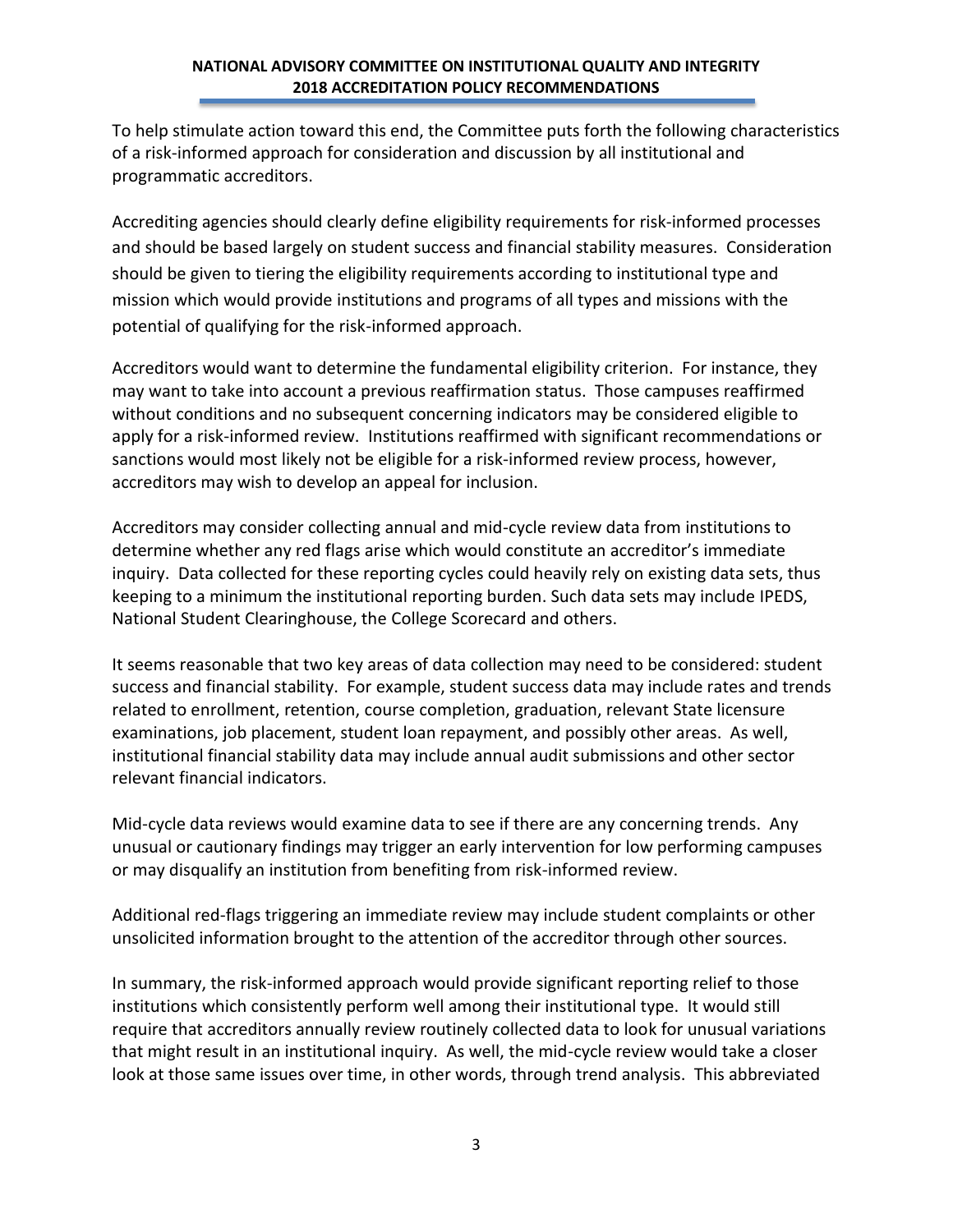reporting would allow accreditors to focus more attention on at-risk institutions which would result in a better use of accreditation resources.

The risk-informed approach would accomplish much of what Mitchell suggested in his 2016 letter when he writes:

*Differentiation of terms of recognition: An agency may provide a shorter period of recognition (i.e., fewer years) for an institution or program that has met the threshold standards but for which the agency continues to have concerns, and a longer period of recognition for an institution or program that has regularly exceeded the standards with no ongoing concerns. More frequent monitoring or unannounced visits can be applied for institutions or programs with less satisfactory reviews. Accreditors may also develop tiers of recognition, with some institutions or programs denoted as achieving the standards at higher or lower levels than others.*

It should be noted that the *Task Force* report offers a good resource on the risk-informed approach in Appendix III, (pp. 59-89). The Appendix not only provides an implementation framework for a risk-informed model but cites examples of other government agencies which operate in a risk-informed manner.

# **SPECIFIC STATUTORY CONSIDERATIONS**

It is the Committee's desire that current law and regulations align with the ever-changing higher education environment. Criticism is often voiced at higher education institutions because they lack innovation and market responsiveness; however, much of the current statutory and regulatory requirements placed on institutions do not allow for institutions to act as quickly as they wish.

In keeping with the desire to update current statutory and regulatory requirements, **the Committee would also like to affirm the following recommendations taken largely from the**  *Task Force* **report and request legislative language be drafted which will:**

*Strike the definition of "credit hour." Education Department has, through regulation, created a federal definition of "credit hour."* **It represents an** *inappropriate intrusion into the academic process. It also discourages the use of innovative models for measuring learning that are not tied to seat time. (Task Force, #40, p.55)*

This will allow institutions and accreditors to use "credit hour" where needed yet use other progression measures as appropriate.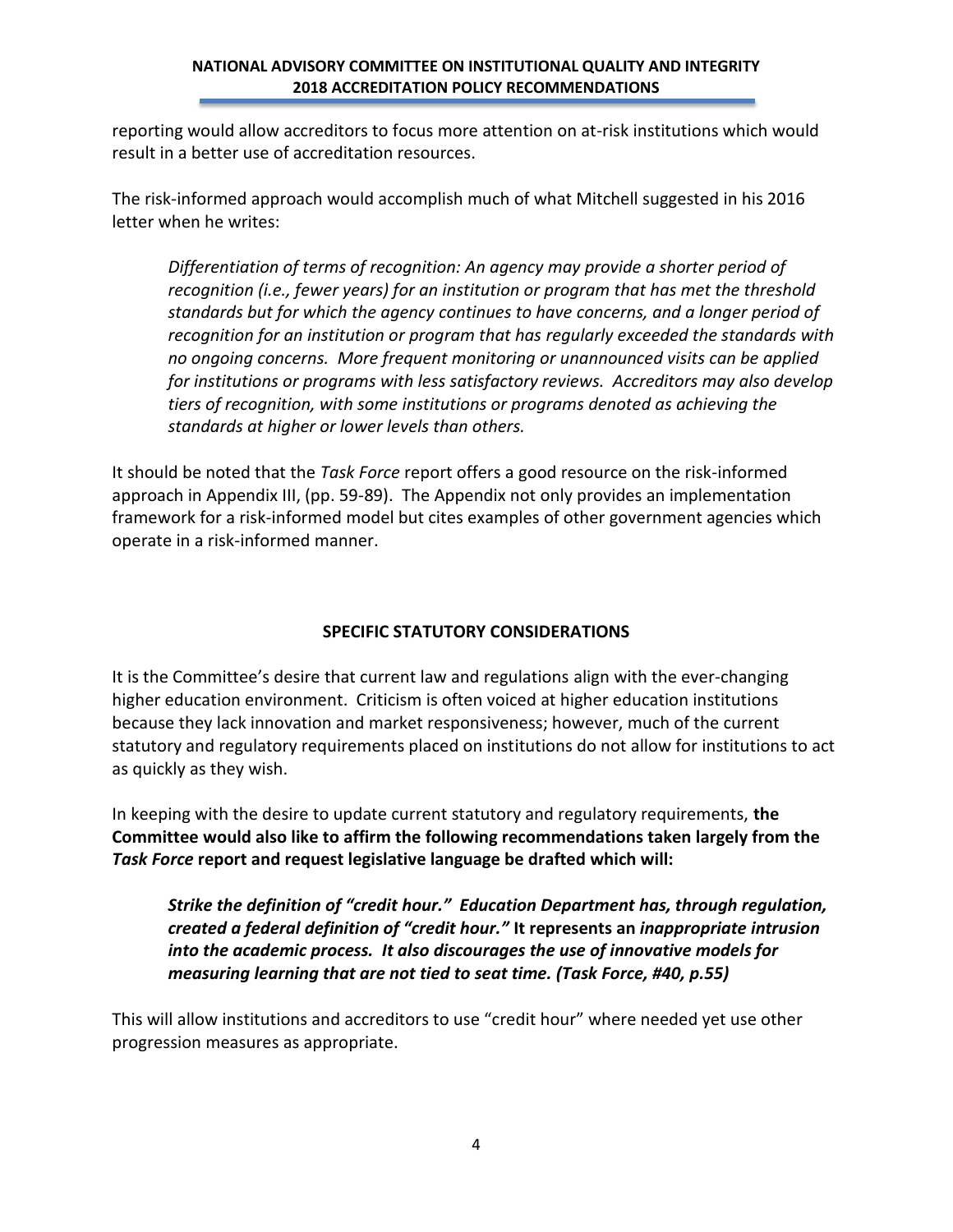To further encourage institutional responsiveness and innovation, the Committee believes that "substantive change" and "additional procedure" report should be managed in a risk-informed approach. Consequently, the Committee recommends:

*Allow accreditors to waive certain types of "substantive change procedures" that would require approval by accreditors for high-performing institutions. Established institutions should have flexibility to make changes necessary to address their needs and those of their students.*

*Allow accreditors to waive "additional procedures" for high-performing institutions when establishing additional locations.*

# **RECOMMENDATIONS CONCERNING NACIQI**

The *2015 Report* provided several recommendations concerning the work of NACIQI with the goal of improving the reviews and reducing the regulatory burden on accrediting agencies. For example, the following recommendation, for which the Committee reaffirms, sought a path toward focusing on institutional success measures under the guidance of accreditors rather than on accreditor's technical compliance.

*Re-focus NACIQI reviews to direct greater attention to assessing the role of an accrediting agency in assessing the health and well-being and the quality of institutions of higher education, rather than on technical compliance with the criteria for recognition. These reviews should be supported by staff analysis that focuses on the effectiveness of the accrediting agency in performing its work, rather than technical compliance. (2015 Report, #3, p.6)*

**As well, the Committee recommends the drafting of legislative language which will**  *support ongoing adjustments to NACIQI's work to accommodate this newly developing risk-informed procedures and consider ways in which it might be implemented for institutional, programmatic, and specialized accrediting agencies within the advisory capacity of the Committee.*